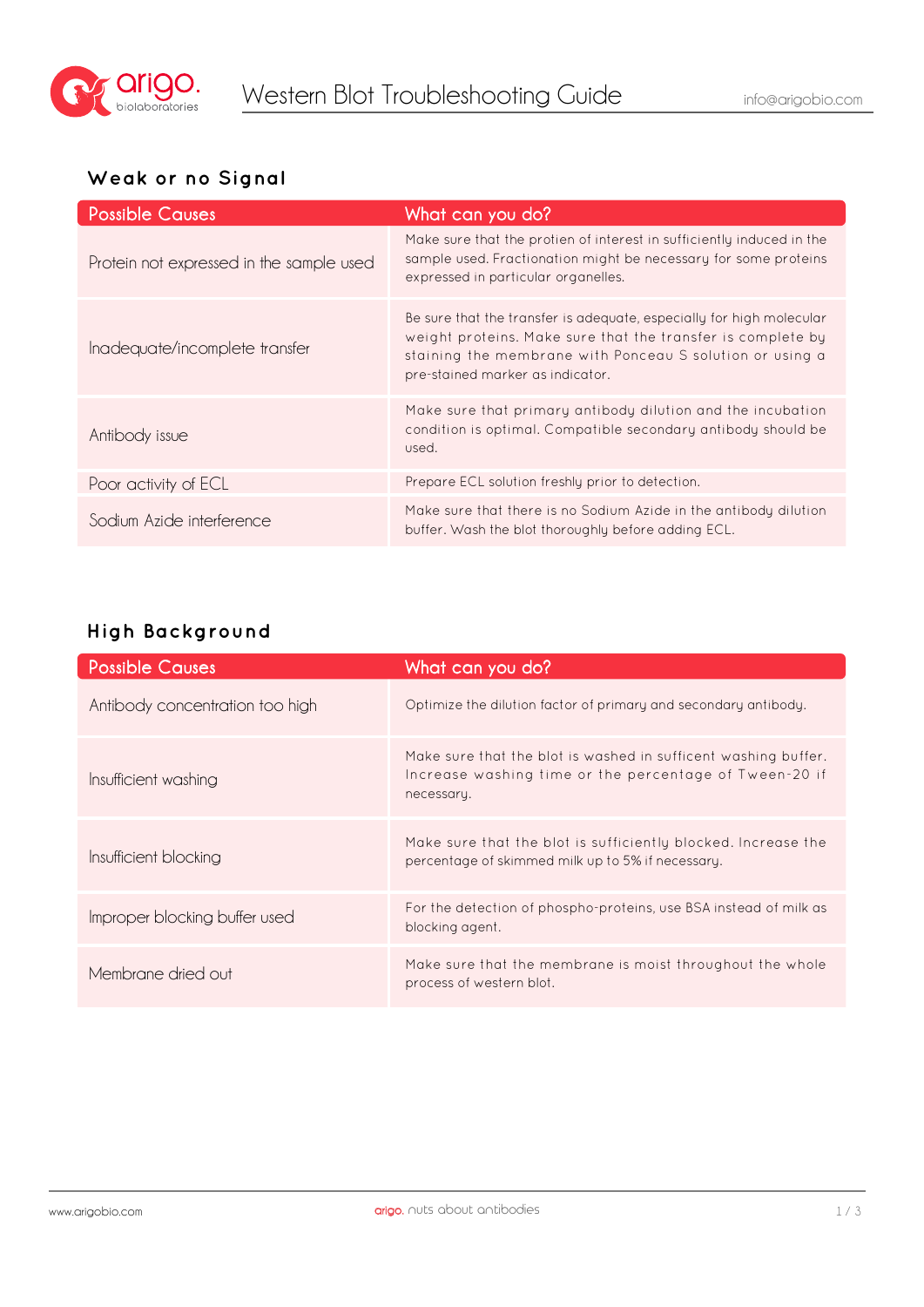

## **Smeary Staining**

| <b>Possible Causes</b>                            | What can you do?                                                                                                                                                           |
|---------------------------------------------------|----------------------------------------------------------------------------------------------------------------------------------------------------------------------------|
| Poor gel preparation                              | Mix gel completely before pouring. If SDS-PAGE should be run the<br>day after preparation, make sure that the gel is prepared at RT<br>and stored in moist chamber at 4°C. |
| Protein overloaded                                | Make sure that total amount of protein loaded into each well is<br>between 20-50 $\mu$ g.                                                                                  |
| High membrane protein concentration in<br>samples | If membrane fraction is used, make sure that sample is sufficiently<br>diluted before loading into SDS-PAGE.                                                               |

## **Band Artifacts (White bands, smile effect, streaks)**

| <b>Possible Causes</b>                      | What can you do?                                                                                                                                                                       |
|---------------------------------------------|----------------------------------------------------------------------------------------------------------------------------------------------------------------------------------------|
| Poor gel preparation                        | Mix gel completely before pouring. If SDS-PAGE should be run the<br>day after preparation, make sure that the gel is prepared at RT<br>and store in moist chamber at 4°C.              |
| Voltage, temperature too high, field effect | Keep the voltage and temperature low while running SDS-PAGE. If<br>necessary, run gel in the cold room. Remove bubbles trapped at<br>the bottom of gel to ensure even electrophoresis. |
| High salt concentration in samples          | Make sure that the salt concentration of lysis buffer is kept<br>between 0.15M to 0.5M.                                                                                                |
| Protein overloaded                          | Make sure that total amount of protein loaded into each well is<br>between 20-50 $\mu$ g.                                                                                              |
| Antibody concentration too high             | Optimize the dilution factor of primary and secondary antibody.                                                                                                                        |

#### **Black Dots**

| <b>Possible Causes</b>                  | What can you do?                                                                                                                                                                 |
|-----------------------------------------|----------------------------------------------------------------------------------------------------------------------------------------------------------------------------------|
| Reagent contaminated                    | Prepare all reagents freshly.                                                                                                                                                    |
| Blocking agent insufficiently dissolved | Make sure that the blocking agent such as milk or BSA is<br>completely dissolved before use. Alternatively, filter the blocking<br>solution with 0.45 $\mu$ m filter before use. |